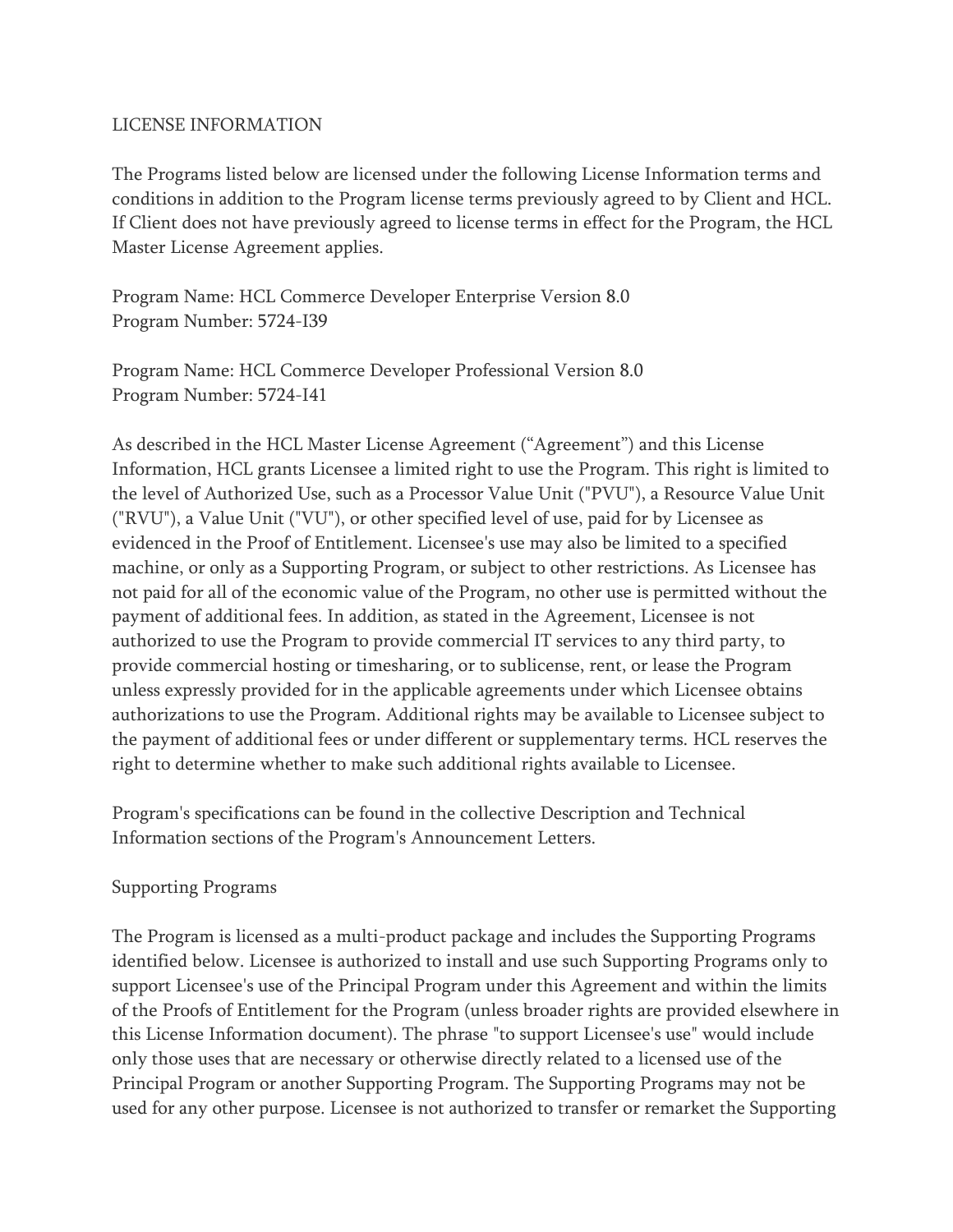Programs separate from the Principal Program. A Supporting Program may be accompanied by license terms, and those terms, if any, apply to Licensee's use of that Supporting Program. In the event of conflict, the terms in this License Information document supersede the Supporting Program's terms. When Licensee's right to use the Program expires or terminates, Licensee must discontinue use, destroy or promptly return all copies of the Supporting Programs to the party from whom Licensee acquired the Program. If Licensee downloaded the Supporting Programs, Licensee should contact the party from whom Licensee acquired the Program. If Licensee wishes to license the Supporting Programs for any use beyond the limits set forth above, please contact a HCL Sales Representative or the party from whom Licensee acquired the Program to obtain the appropriate license.

The following are Supporting Programs licensed with the Program: IBM DB2 Enterprise Server Edition 10.5 IBM Rational Application Developer for WebSphere Software 9.5 IBM Installation Manager 1.8

#### Redistributables

If the Program includes components that are Redistributable, they will be identified in the REDIST file that accompanies the Program. In addition to the license rights granted in the Agreement, Licensee may distribute the Redistributables subject to the following terms: 1) Redistribution must be in object code form only and must conform to all directions, instruction and specifications in the Program's accompanying REDIST or documentation; 2) If the Program's accompanying documentation expressly allows Licensee to modify the Redistributables, such modification must conform to all directions, instruction and specifications in that documentation and these modifications, if any, must be treated as Redistributables;

3) Redistributables may be distributed only as part of Licensee's application that was developed using the Program ("Licensee's Application") and only to support Licensee's customers in connection with their use of Licensee's Application. Licensee's Application must constitute significant value add such that the Redistributables are not a substantial motivation for the acquisition by end users of Licensee's software product;

4) If the Redistributables include a Java Runtime Environment, Licensee must also include other non-Java Redistributables with Licensee's Application, unless the Application is designed to run only on general computer devices (for example, laptops, desktops and servers) and not on handheld or other pervasive devices (i.e., devices that contain a microprocessor but do not have computing as their primary purpose);

5) Licensee may not remove any copyright or notice files contained in the Redistributables; 6) Licensee must hold HCL, its suppliers or distributors harmless from and against any claim arising out of the use or distribution of Licensee's Application;

7) Licensee may not use the same path name as the original Redistributable files/modules;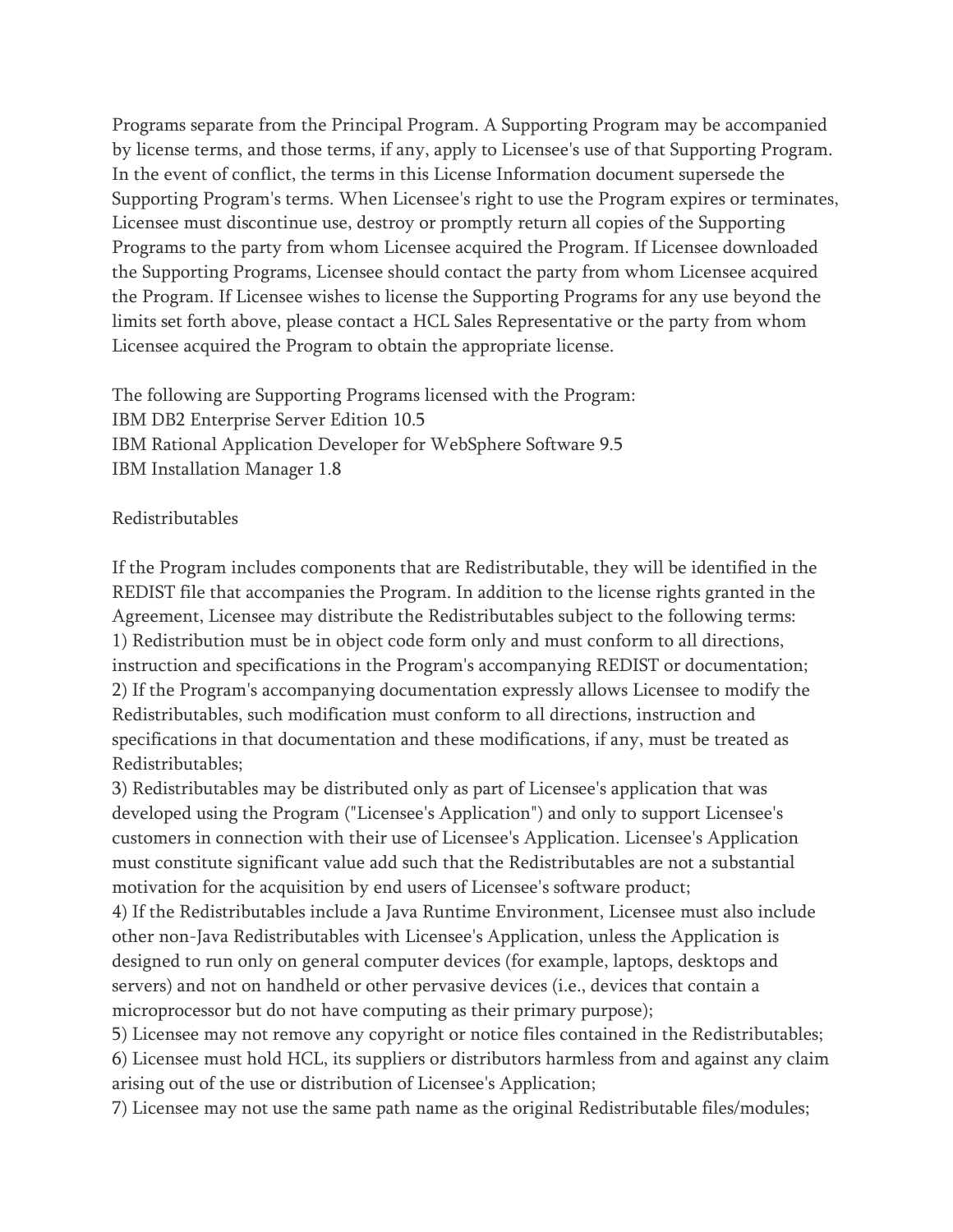8) Licensee may not use HCL's, its suppliers or distributors names or trademarks in connection with the marketing of Licensee's Application without HCL's or that supplier's or distributor's prior written consent;

9) HCL, its suppliers and distributors provide the Redistributables and related documentation without obligation of support and "AS IS", WITH NO WARRANTY OF ANY KIND, EITHER EXPRESS OR IMPLIED, INCLUDING THE WARRANTY OF TITLE, NON-INFRINGEMENT OR NON-INTERFERENCE AND THE IMPLIED WARRANTIES AND CONDITIONS OF MERCHANTABILITY AND FITNESS FOR A PARTICULAR PURPOSE; 10) Licensee is responsible for all technical assistance for Licensee's Application and any modifications to the Redistributables; and

11) Licensee's license agreement with the end user of Licensee's Application must notify the end user that the Redistributables or their modifications may not be i) used for any purpose other than to enable Licensee's Application, ii) copied (except for backup purposes), iii) further distributed or transferred without Licensee's Application or iv) reverse assembled, reverse compiled, or otherwise translated except as specifically permitted by law and without the possibility of a contractual waiver. Furthermore, Licensee's license agreement must be at least as protective of HCL as the terms of this Agreement.

### Source Components and Sample Materials

The Program may include some components in source code form ("Source Components") and other materials identified as Sample Materials. Licensee may copy and modify Source Components and Sample Materials for internal use only provided such use is within the limits of the license rights under this Agreement, provided however that Licensee may not alter or delete any copyright information or notices contained in the Source Components or Sample Materials. HCL provides the Source Components and Sample Materials without obligation of support and "AS IS", WITH NO WARRANTY OF ANY KIND, EITHER EXPRESS OR IMPLIED, INCLUDING THE WARRANTY OF TITLE, NON-INFRINGEMENT OR NON-INTERFERENCE AND THE IMPLIED WARRANTIES AND CONDITIONS OF MERCHANTABILITY AND FITNESS FOR A PARTICULAR PURPOSE.

For Source Components and Sample Materials listed in a Program's REDIST file, Licensee may redistribute modified versions of those Source Components or Sample Materials consistent with the terms of this license and any instructions in the REDIST file.

#### Export and Import Restrictions

This Program may contain cryptography. Transfer to, or use by, users of the Program may be prohibited or subject to export or import laws, regulations or policies, including those of the United States Export Administration Regulations. Licensee assumes all responsibility for complying with all applicable laws, regulations, and policies regarding the export, import, or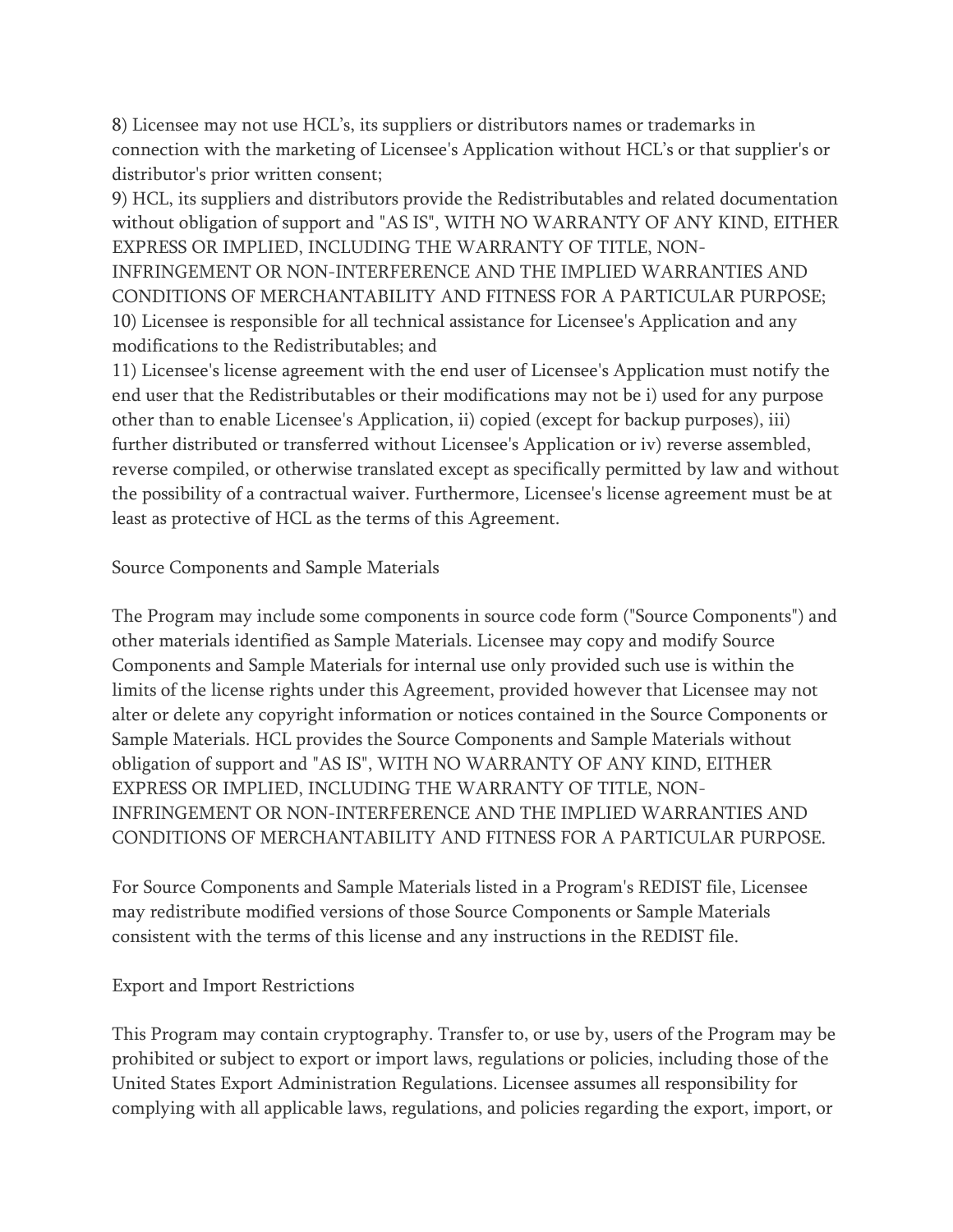use of this Program, including but not limited to, U.S. restrictions on exports or reexports.

### Third Party Data and Services

The Program may contain links to or be used to access third party data services, databases, web services, software, or other third party content (all, "content"). Access to this content is provided "AS-IS", WITH NO WARRANTY OF ANY KIND, EXPRESS OR IMPLIED, INCLUDING THE WARRANTY OF TITLE, NON-INFRINGEMENT OR NON-INTERFERENCE AND THE IMPLIED WARRANTIES AND CONDITIONS OF MERCHANTABILITY AND FITNESS FOR A PARTICULAR PURPOSE. Access can be terminated by the relevant third parties at their sole discretion at any time. Licensee may be required to enter into separate agreements with the third parties for the access to or use of such content. HCL is not a party to any such separate agreements and as an express condition of this license Licensee agrees to comply with the terms of such separate agreements.

### Authorized User

Authorized User is a unit of measure by which the Program can be licensed. An Authorized User is a unique person who is given access to the Program. The Program may be installed on any number of computers or servers and each Authorized User may have simultaneous access to any number of instances of the Program at one time. Licensee must obtain separate, dedicated entitlements for each Authorized User given access to the Program in any manner directly or indirectly (for example: via a multiplexing program, device, or application server) through any means. An entitlement for an Authorized User is unique to that Authorized User and may not be shared, nor may it be reassigned other than for the permanent transfer of the Authorized User entitlement to another person.

Program-unique Terms

## 1.0 Definitions

The following terms are defined for the purposes of this license:

Store - A storefront deployed in HCL Commerce that is accessible to customers for online business through any channel and/or touchpoint including, but limited not to, web, mobile devices, call centers, kiosks, and in-store solutions. A Store can be identified and counted by a unique STORE\_ID key in the STORE table in HCL Commerce database, and by a value of B2C in the STORETYPE column of the STORE table.

Production - Use of a HCL Commerce server program to operate one or more live Stores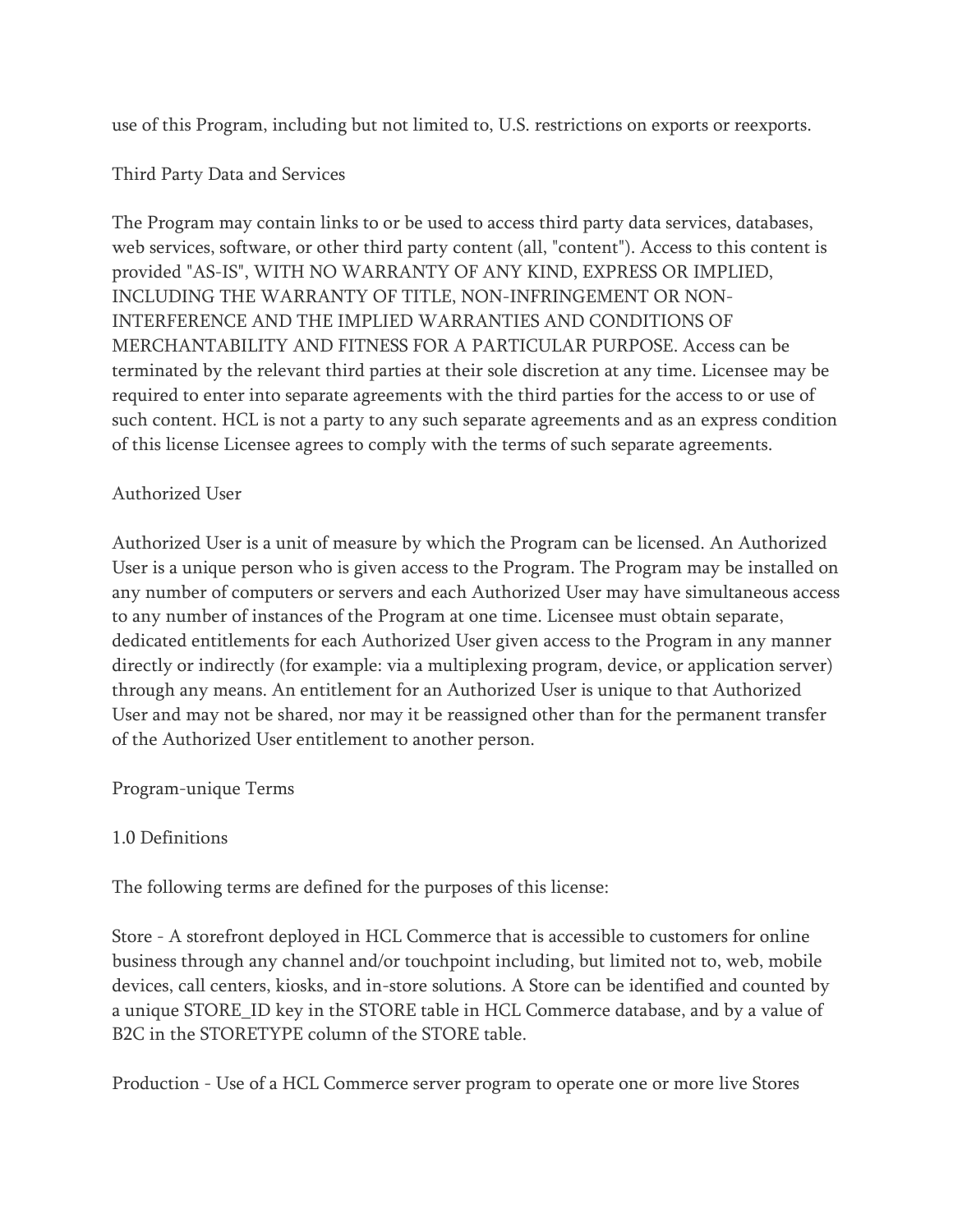Staging - Use of a HCL Commerce server program in which Store information and business content like catalog and promotions are managed in a separate environment from a Production server, and where incremental changes/updates are made, tested with fully developed application in preparation for promotion to the Production utilizing staging server utilities including but not limited to stagingprop, stagingcopy, and fileprop. Staging is meant for final review and end user sign off on the fully developed solution prior to promoting to Production.

Test - Use of a HCL Commerce server program for testing of a HCL Commerce solution, including but not limited to functional, integration, system, performance, and load testing. Testing does not include Staging, provided that Testing may include testing of Staging server utilities and functions.

## 2.0 Authorized Use

Licensee may use the Program for development and Testing purposes only, and may not use the Program for Production or Staging purposes.

Licensee may only use HCL Commerce Developer Professional to develop or Test HCL Commerce assets (such as Stores, Store features or services) for Production use on HCL Commerce Professional, and not for other HCL Commerce editions, including Enterprise. Licensee may only use HCL Commerce Developer Enterprise to develop or Test HCL Commerce assets (such as Stores, Store features or services) for Production use on HCL Commerce Enterprise and not for other HCL Commerce editions, including Professional.

## 2.1 ADDITIONAL TERMS FOR SAMPLE MATERIALS

Sample Material included with the Program include Starter Stores. "Starter Store" means a functional sample online Store provided in a store archive format with the Program, and are samples designed to be used as a base from which a customized online Stores can be created. Starter Store sample materials may include the names of individuals, companies, brands and products in order to illustrate concepts as completely as possible. All of these names are fictitious and any similarity to the names and addresses used by actual persons or business enterprises is entirely coincidental. Starter Store sample materials may also contain text, images and/or similar content that are the copyrighted materials of HCL or third parties ("Sample Content"). Notwithstanding the "Sample Materials" section of this License Information, Sample Content is provided for illustrative purposes only and Licensee is not permitted to copy, display, retransmit or otherwise use or re-use the Sample Content (including, but not limited to, in Licensee's production Store(s)).

Other Sample Materials included with the Program include code or script samples to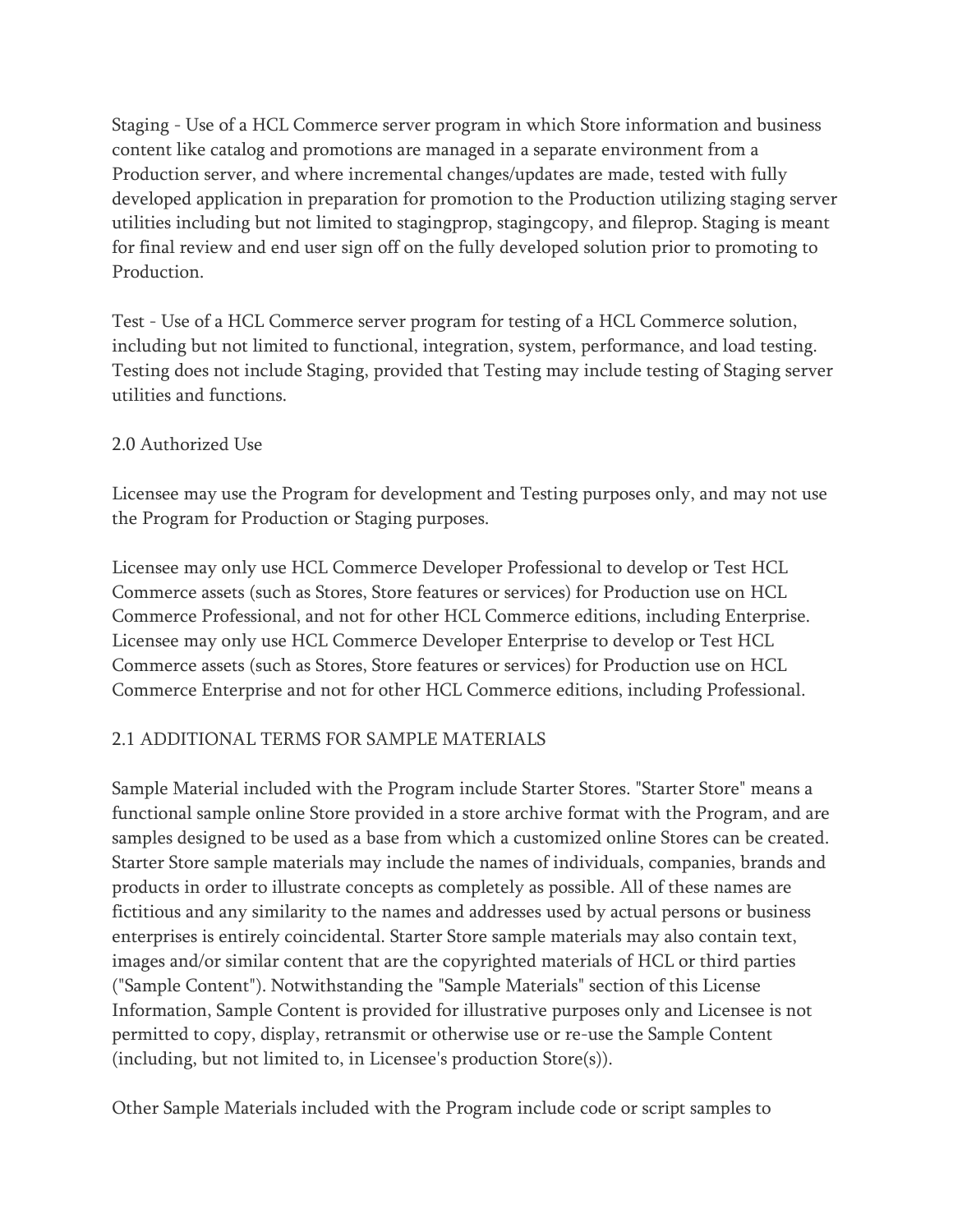illustrate HCL Commerce functions and they located in [install]\samples directory where [install] is the user-specified or the default Program install directory.

Notwithstanding Section 3 under "Redistributables" in this License Information, any Redistributables identified in the accompanying REDIST file (in original or modified form as permitted in this Agreement) may be distributed by Licensee only to licensed customers of HCL Commerce and only for use by such customers in their licensed HCL Commerce environment. Licensee may also provide any Redistributables in source code form to service providers acting on Licensee's behalf in connection with Licensee's authorized use of the Redistributables, provided that Licensee ensures that such service providers only use the Redistributables for the purpose of Licensee's authorized use and comply with this Agreement.

# 3.0 Program-unique Terms for Supporting Programs

# 3.1 HCL Rational Application Developer for WebSphere Software

The Program is accompanied by Rational Application Developer (RAD) for WebSphere Software components. Licensee is authorized to install and use only one copy of RAD for WebSphere Software in association with licensed use of the Program. Licensee is authorized to install and use RAD for WebSphere Software only with and on the same machine as the Program. This is a restricted use RAD license for development associated with the Licensee's use of the Program. Licensee's use of RAD is limited to a single developer license; if Licensee requires additional licenses, they must be purchased separately from HCL.

## 3.1.1 WebSphere Application Server

The Program is accompanied by multiple copies of WebSphere Application Server, including copies of WebSphere Application Server included in the Program's "unit test environment". Licensee is authorized to install each component of these copies of the WebSphere Application Server on the same machine as the remainder of the Program for use by a single developer for purposes of "unit testing", which is limited to testing of code written or generated by such developer to confirm that such code functions as designed. Licensee is not authorized to use copies of the WebSphere Application Server components installed and used under Unit Test Proofs of Entitlement for the following purposes: testing applications on servers separate from the developer's machine; or simulating production workloads or testing scalability of any code, application or system. The WebSphere Application Server components cannot be used for production purposes.

## 3.2 HCL DB2